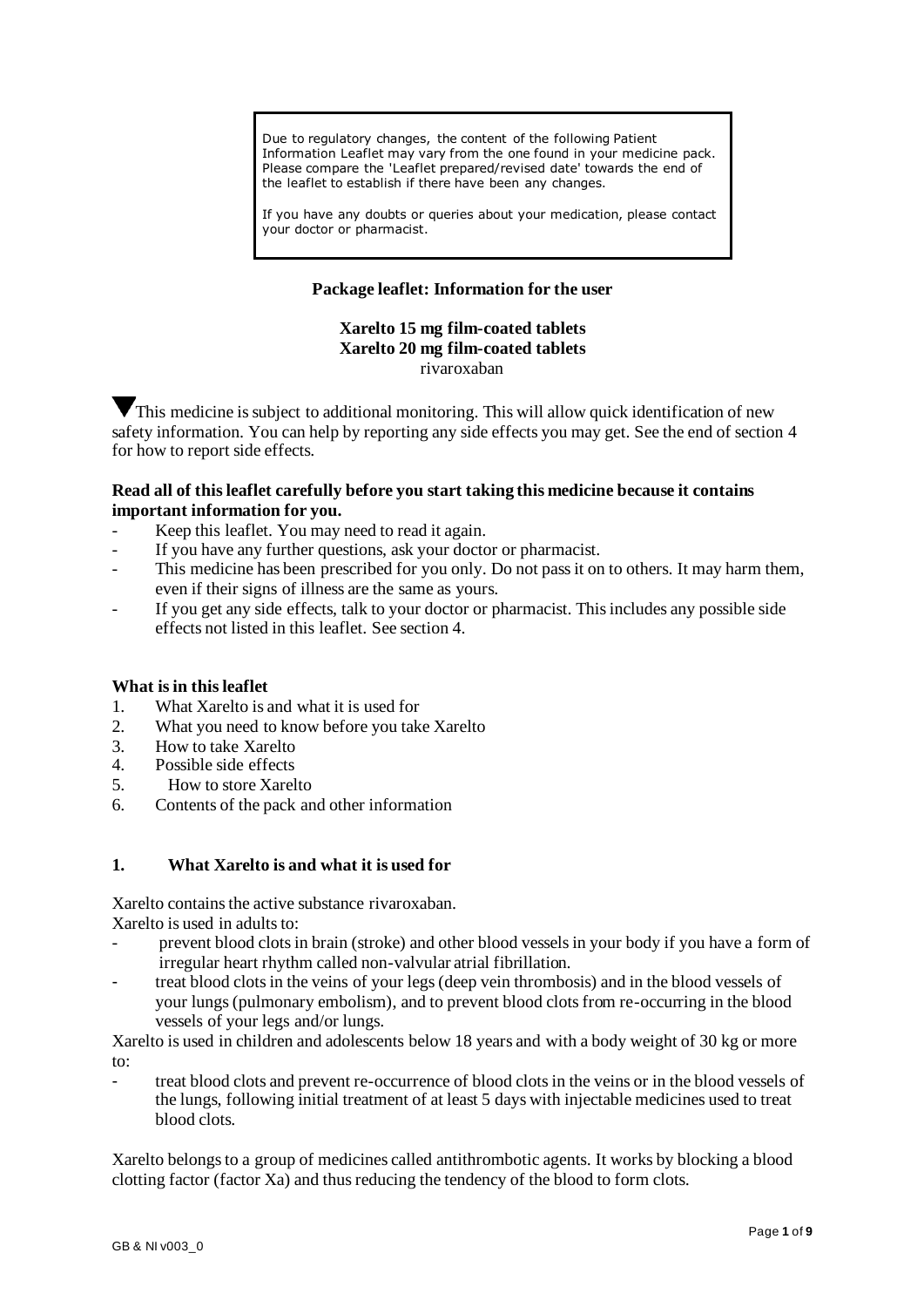# **2. What you need to know before you take Xarelto**

# **Do not take Xarelto**

- if you are allergic to rivaroxaban or any of the other ingredients of this medicine (listed in section 6)
- if you are bleeding excessively
- if you have a disease or condition in an organ of the body that increases the risk of serious bleeding (e.g. stomach ulcer, injury or bleeding in the brain, recent surgery of the brain or eyes)
- if you are taking medicines to prevent blood clotting (e.g. warfarin, dabigatran, apixaban or heparin), except when changing anticoagulant treatment or while getting heparin through a venous or arterial line to keep it open.
- if you have a liver disease which leads to an increased risk of bleeding
- if you are pregnant or are breast-feeding

**Do not take Xarelto and tell your doctor** if any of these apply to you.

# **Warnings and precautions**

Talk to your doctor or pharmacist before taking Xarelto.

# **Take special care with Xarelto**

- if you have an increased risk of bleeding, as could be the case in situations such as:
	- severe kidney disease for adults, and moderate or severe kidney disease for children and adolescents, since your kidney function may affect the amount of medicine that works in your body
	- $\mu$  if you are taking other medicines to prevent blood clotting (e.g. warfarin, dabigatran, apixaban or heparin), when changing anticoagulant treatment or while getting heparin through a venous or arterial line to keep it open (see section "Other medicines and Xarelto")
	- bleeding disorders
	- very high blood pressure, not controlled by medical treatment
	- diseases of your stomach or bowel that might result in bleeding, e.g. inflammation of the bowels or stomach, or inflammation of the oesophagus (gullet), e.g. due to gastroesophageal reflux disease (disease where stomach acid goes upwards into the oesophagus) or tumours located in the stomach or bowels or genital tract or urinary tract
	- a problem with the blood vessels in the back of your eyes (retinopathy)
	- a lung disease where your bronchi are widened and filled with pus (bronchiectasis), or previous bleeding from your lung
- if you have a prosthetic heart valve
- if you know that you have a disease called antiphospholipid syndrome (a disorder of the immune system that causes an increased risk of blood clots), tell your doctor who will decide if the treatment may need to be changed.
- if your doctor determines that your blood pressure is unstable or another treatment or surgical procedure to remove the blood clot from your lungs is planned

**If any of the above apply to you, tell your doctor** before you take Xarelto. Your doctor will decide, if you should be treated with this medicine and if you should be kept under closer observation.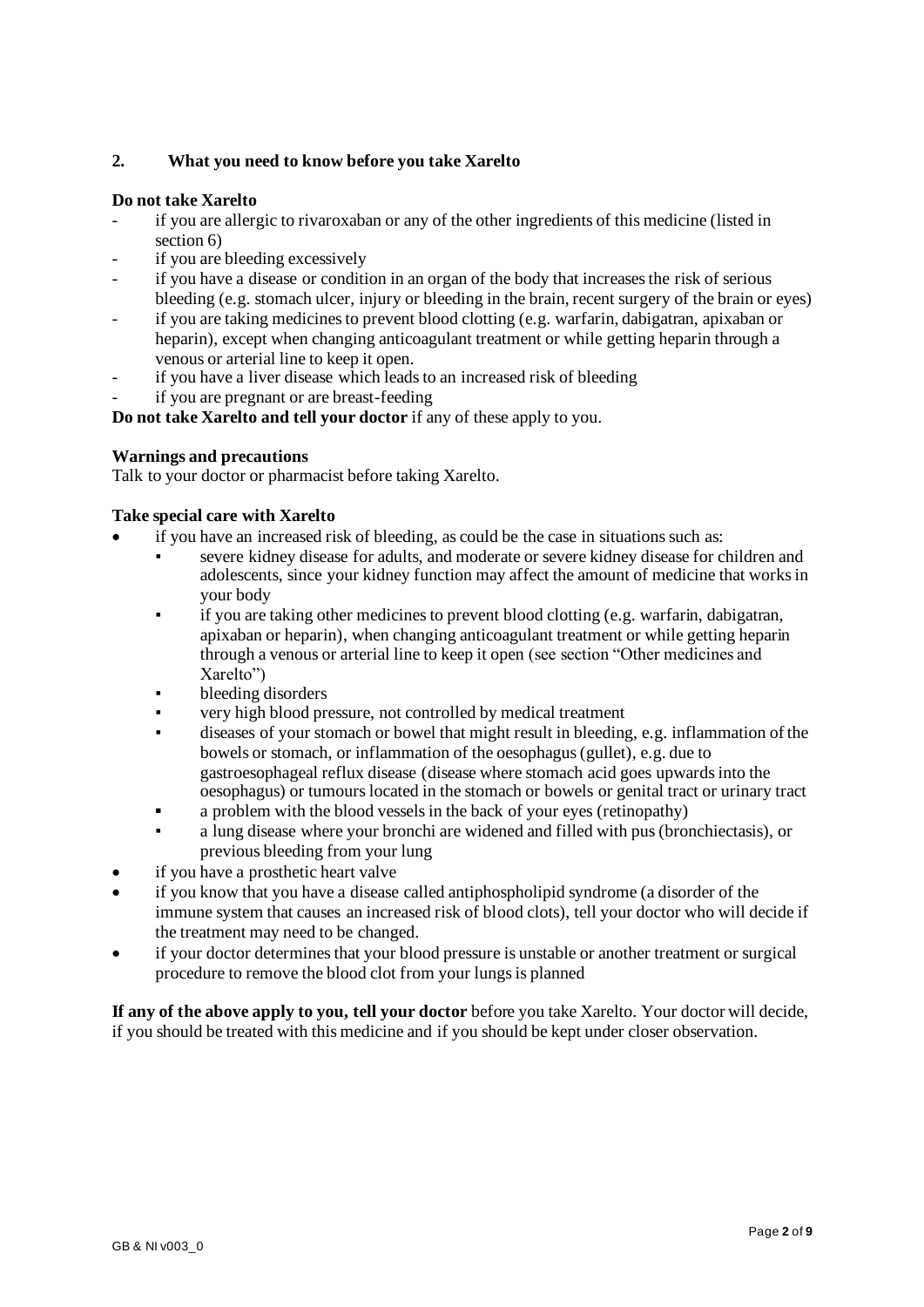### **If you need to have an operation**

- it is very important to take Xarelto before and after the operation exactly at the times you have been told by your doctor.
- If your operation involves a catheter or injection into your spinal column (e.g. for epidural or spinal anaesthesia or pain reduction):
	- it is very important to take Xarelto before and after the injection or removal of the catheter exactly at the times you have been told by your doctor
	- tell your doctor immediately if you get numbness or weakness of your legs or problems with your bowel or bladder after the end of anaesthesia, because urgent care is necessary.

# **Children and adolescents**

### Xarelto tablets are **not recommended for children with a body weight below 30 kg.**

There is not enough information on the use of Xarelto in children and adolescents in the adult indications.

# **Other medicines and Xarelto**

Tell your doctor or pharmacist if you are taking, have recently taken or might take any other medicines, including medicines obtained without a prescription.

- If you are taking
	- some medicines for fungal infections (e.g. fluconazole, itraconazole, voriconazole, posaconazole), unless they are only applied to the skin
	- ketoconazole tablets (used to treat Cushing's syndrome when the body produces an excess of cortisol)
	- some medicines for bacterial infections (e.g. clarithromycin, erythromycin)
	- some anti-viral medicines for  $HIV / AIDS$  (e.g. ritonavir)
	- other medicines to reduce blood clotting (e.g. enoxaparin, clopidogrel or vitamin K antagonists such as warfarin and acenocoumarol)
	- anti-inflammatory and pain relieving medicines (e.g. naproxen or acetylsalicylic acid)
	- dronedarone, a medicine to treat abnormal heart beat
	- some medicines to treat depression (selective serotonin reuptake inhibitors (SSRIs) or serotonin norepinephrine reuptake inhibitors (SNRIs))

**If any of the above apply to you, tell your doctor** before taking Xarelto, because the effect of Xarelto may be increased. Your doctor will decide, if you should be treated with this medicine and if you should be kept under closer observation.

If your doctor thinks that you are at increased risk of developing stomach or bowel ulcers, he may also use a preventative ulcer treatment.

- If you are taking
	- some medicines for treatment of epilepsy (phenytoin, carbamazepine, phenobarbital)
	- St John's Wort (Hypericum perforatum), a herbal product used for depression
	- rifampicin, an antibiotic

**If any of the above apply to you, tell your doctor** before taking Xarelto, because the effect of Xarelto may be reduced. Your doctor will decide, if you should be treated with Xarelto and if you should be kept under closer observation.

### **Pregnancy and breast-feeding**

Do not take Xarelto if you are pregnant or breast-feeding. If there is a chance that you could become pregnant, use a reliable contraceptive while you are taking Xarelto. If you become pregnant while you are taking this medicine, tell your doctor immediately, who will decide how you should be treated.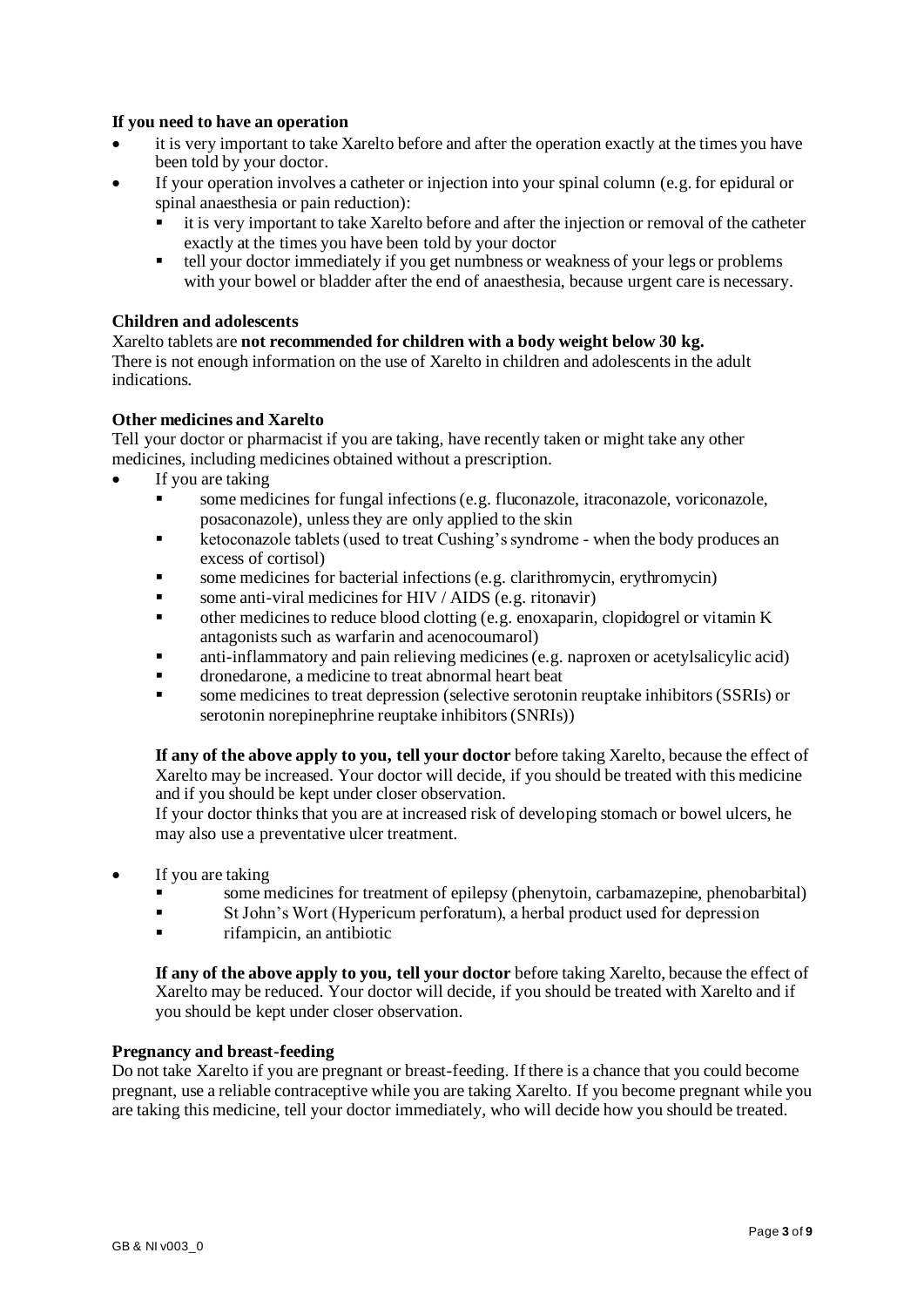# **Driving and using machines**

Xarelto may cause dizziness (common side effect) or fainting (uncommon side effect) (see section 4, "Possible side effects"). You should not drive, ride a bicycle or use any tools or machines if you are affected by these symptoms.

# **Xarelto contains lactose and sodium**

If you have been told by your doctor that you have an intolerance to some sugars, contact your doctor before taking this medicine.

This medicine contains less than 1 mmol sodium (23 mg) per tablet, that is to say essentially "sodiumfree".

### **3. How to take Xarelto**

Always take this medicine exactly as your doctor has told you. Check with your doctor or pharmacist if you are not sure.

You must take Xarelto together with a meal. Swallow the tablet(s) preferably with water.

If you have difficulty swallowing the tablet whole, talk to your doctor about other ways to take Xarelto. The tablet may be crushed and mixed with water or apple puree immediately before you take it. This mixture should be immediately followed by food.

If necessary, your doctor may also give you the crushed Xarelto tablet through a stomach tube.

### **How much to take**

- **Adults**
	- To prevent blood clots in brain (stroke) and other blood vessels in your body The recommended dose is one tablet Xarelto 20 mg once a day. If you have kidney problems, the dose may be reduced to one tablet Xarelto 15 mg once a day.

If you need a procedure to treat blocked blood vessels in your heart (called a percutaneous coronary intervention - PCI with an insertion of a stent), there is limited evidence to reduce the dose to one tablet Xarelto 15 mg once a day (or to one tablet Xarelto 10 mg once a day in case your kidneys are not working properly) in addition to an antiplatelet medicine such as clopidogrel.

▪ To treat blood clots in the veins of your legs and blood clots in the blood vessels of your lungs, and for preventing blood clots from re-occurring The recommended dose is one tablet Xarelto 15 mg twice a day for the first 3 weeks. For treatment after 3 weeks, the recommended dose is one tablet Xarelto 20 mg once a day. After at least 6 months blood clot treatment your doctor may decide to continue treatment with either one 10 mg tablet once a day or one 20 mg tablet once a day. If you have kidney problems and take one tablet Xarelto 20 mg once a day, your doctor may decide to reduce the dose for the treatment after 3 weeks to one tablet Xarelto 15 mg once a day if the risk for bleeding is greater than the risk for having another blood clot.

### • **Children and adolescents**

The dose of Xarelto depends on the body weight, and will be calculated by the doctor.

- The recommended dose for children and adolescents with a **body weight between 30 kg and less than 50 kg** is one **Xarelto 15 mg tablet** once a day.
- The recommended dose for children and adolescents with a **body weight of 50 kg or more** is one **Xarelto 20 mg tablet** once a day.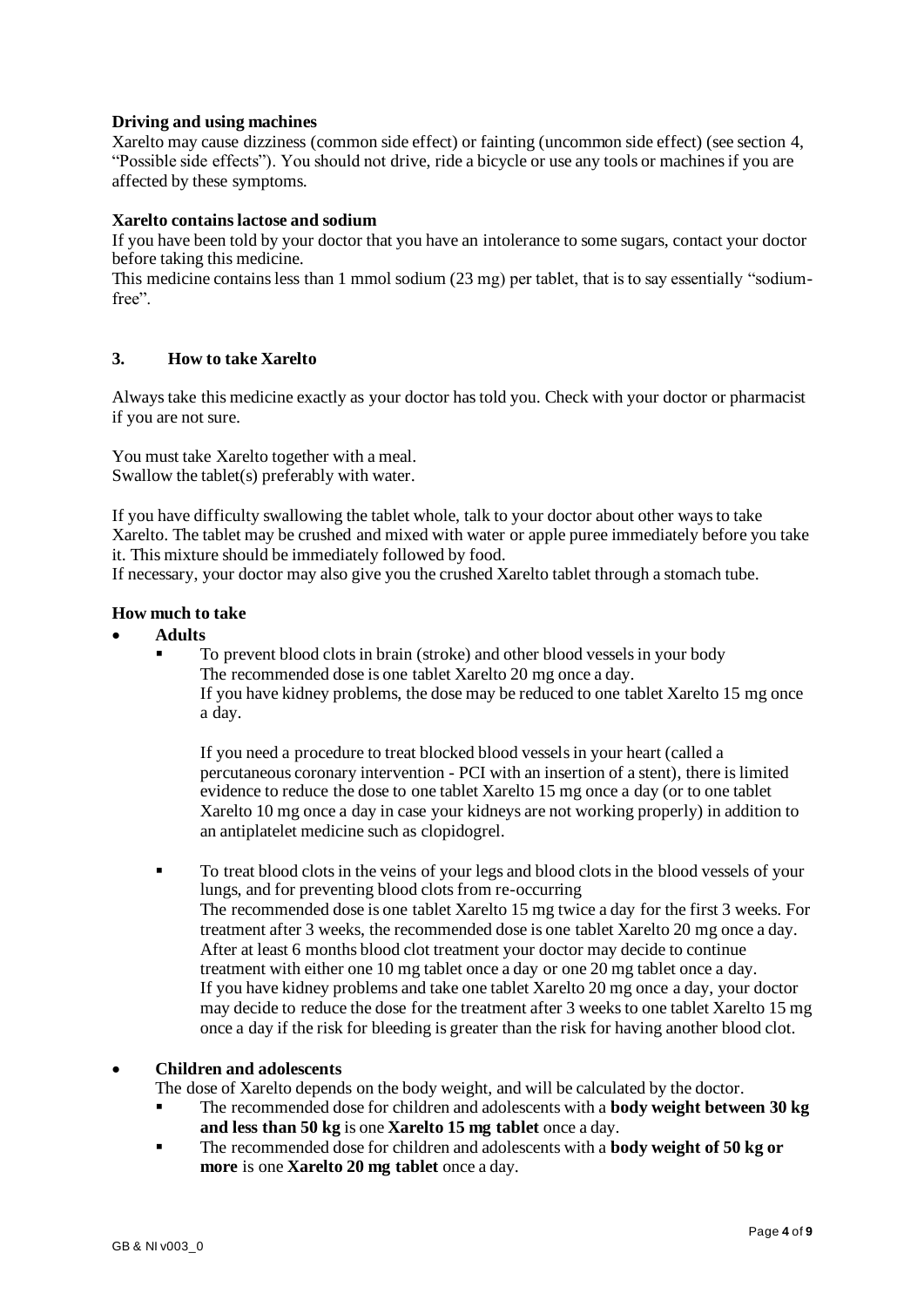Take each Xarelto dose with a drink (e.g. water or juice) during a meal. Take the tablets every day at approximately the same time. Consider setting an alarm to remind you. For parents or caregivers: please observe the child to ensure the full dose is taken.

As the Xarelto dose is based on body weight it is important to keep scheduled doctor's visits because the dose may need to be adjusted as the weight changes.

**Never adjust the dose of Xarelto by yourself.** The doctor will adjust the dose if necessary.

Do not split the tablet in an attempt to provide a fraction of a tablet dose. If a lower dose is required please use the alternative presentation of Xarelto granules for oral suspension. For children and adolescents who are unable to swallow tablets whole, please use Xarelto granules for oral suspension.

If the oral suspension is not available, you may crush the Xarelto tablet and mix with water or apple puree immediately before taking. Take some food after taking this mixture. If necessary, your doctor may also give the crushed Xarelto tablet through a stomach tube.

### **If you spit up the dose or vomit**

- less than 30 minutes after you have taken Xarelto, take a new dose.
- more than 30 minutes after you have taken Xarelto, **do not** take a new dose. In this case, take the next Xarelto dose at the usual time.

Contact the doctor if you repeatedly spit up the dose or vomit after taking Xarelto.

# **When to take Xarelto**

Take the tablet(s) every day until your doctor tells you to stop. Try to take the tablet(s) at the same time every day to help you to remember it. Your doctor will decide how long you must continue treatment.

To prevent blood clots in the brain (stroke) and other blood vessels in your body: If your heart beat needs to be restored to normal by a procedure called cardioversion, take Xarelto at the times your doctor tells you.

# **If you forget to take Xarelto**

Adults, children and adolescents:

If you are taking one 20 mg tablet or one 15 mg tablet **once** a day and have missed a dose, take it as soon as you remember. Do not take more than one tablet in a single day to make up for a forgotten dose. Take the next tablet on the following day and then carry on taking one tablet once a day.

Adults:

If you are taking one 15 mg tablet **twice** a day and have missed a dose, take it as soon as you remember. Do not take more than two 15 mg tablets in a single day. If you forget to take a dose you can take two 15 mg tablets at the same time to get a total of two tablets (30 mg) on one day. On the following day you should carry on taking one 15 mg tablet twice a day.

### **If you take more Xarelto than you should**

**Contact your doctor immediately** if you have taken too many Xarelto tablets. Taking too much Xarelto increases the risk of bleeding.

### **If you stop taking Xarelto**

Do not stop taking Xarelto without talking to your doctor first, because Xarelto treats and prevents serious conditions.

If you have any further questions on the use of this medicine, ask your doctor or pharmacist.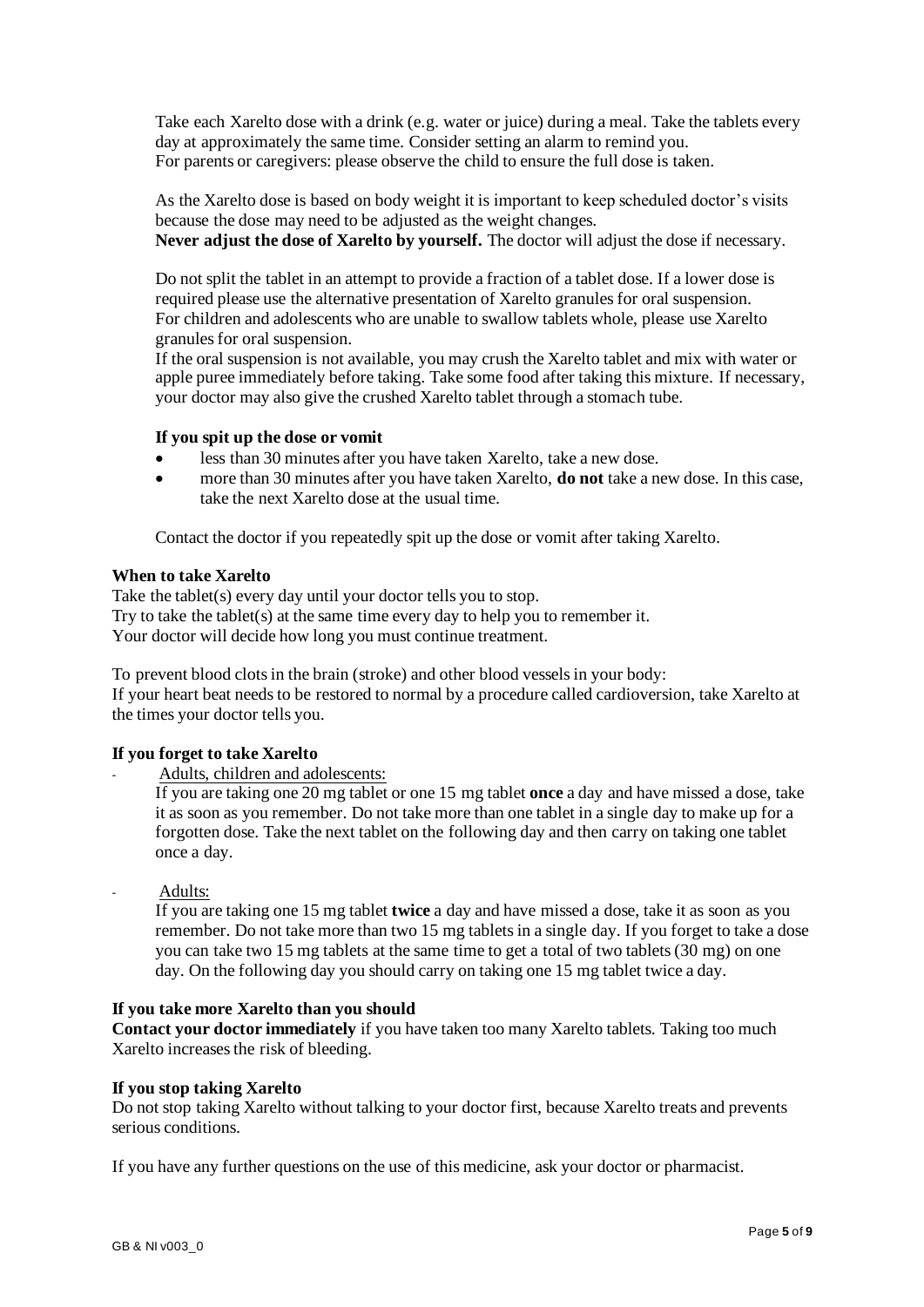# **4. Possible side effects**

Like all medicines, Xarelto can cause side effects, although not everybody gets them.

Like other similar medicines to reduce the formation of blood clots, Xarelto may cause bleeding which may potentially be life threatening. Excessive bleeding may lead to a sudden drop in blood pressure (shock). In some cases the bleeding may not be obvious.

# **Tell your doctor immediately if you or the child experience any of the following side effects:**

- **Signs of bleeding**
	- bleeding into the brain or inside the skull (symptoms can include headache, one-sided weakness, vomiting, seizures, decreased level of consciousness, and neck stiffness. A serious medical emergency. Seek medical attention immediately!)
		- long or excessive bleeding
	- exceptional weakness, tiredness, paleness, dizziness, headache, unexplained swelling, breathlessness, chest pain or angina pectoris

Your doctor may decide to keep you under closer observation or change the treatment.

# • **Signs of severe skin reactions**

- spreading intense skin rash, blisters or mucosal lesions, e.g. in the mouth or eyes (Stevens-Johnson syndrome/toxic epidermal necrolysis).
- a drug reaction that causes rash, fever, inflammation of internal organs, blood abnormalities and systemic illness (DRESS syndrome).

The frequency of these side effects is very rare (up to 1 in 10,000 people).

- **Signs of severe allergic reactions**
	- swelling of the face, lips, mouth, tongue or throat; difficulty swallowing; hives and breathing difficulties; sudden drop in blood pressure.

The frequencies of severe allergic reactions are very rare (anaphylactic reactions, including anaphylactic shock; may affect up to 1 in 10,000 people) and uncommon (angioedema and allergic oedema; may affect up to 1 in 100 people).

# **Overall list of possible side effects found in adults, children and adolescents**

**Common** (may affect up to 1 in 10 people)

- reduction in red blood cells which can make the skin pale and cause weakness or breathlessness
- bleeding in the stomach or bowel, urogenital bleeding (including blood in the urine and heavy menstrual bleeding), nose bleed, bleeding in the gum
- bleeding into the eye (including bleeding from the whites of the eyes)
- bleeding into tissue or a cavity of the body (haematoma, bruising)
- coughing up blood
- bleeding from the skin or under the skin
- bleeding following an operation
- oozing of blood or fluid from surgical wound
- swelling in the limbs
- pain in the limbs
- impaired function of the kidneys (may be seen in tests performed by your doctor)
- fever
- stomach ache, indigestion, feeling or being sick, constipation, diarrhoea
- low blood pressure (symptoms may be feeling dizzy or fainting when standing up)
- decreased general strength and energy (weakness, tiredness), headache, dizziness
- rash, itchy skin
- blood tests may show an increase in some liver enzymes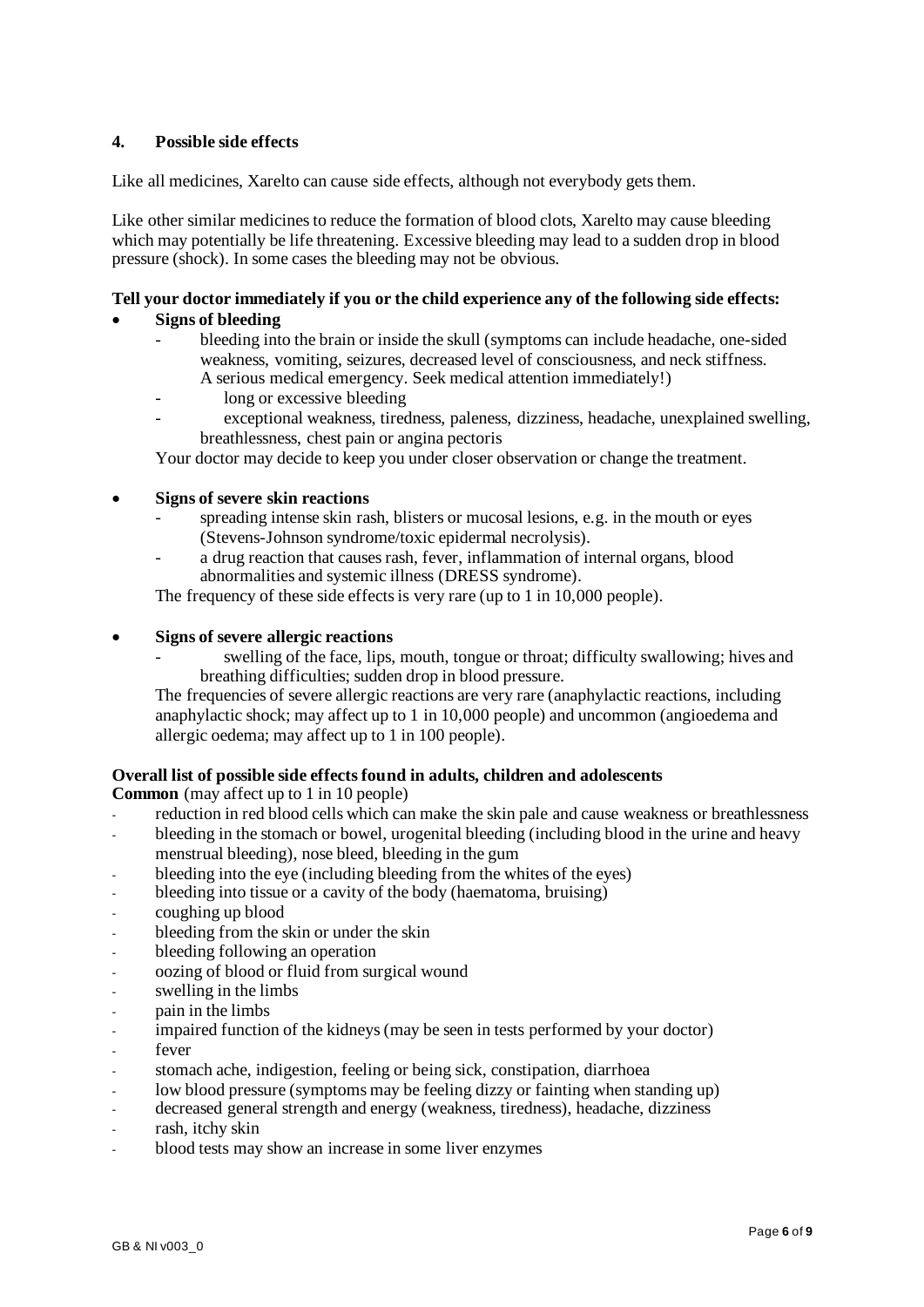**Uncommon** (may affect up to 1 in 100 people)

- bleeding into the brain or inside the skull (see above, signs of bleeding)
- bleeding into a joint causing pain and swelling
- thrombocytopenia (low number of platelets, which are cells that help blood to clot)
- allergic reactions, including allergic skin reactions
- impaired function of the liver (may be seen in tests performed by your doctor)
- blood tests may show an increase in bilirubin, some pancreatic or liver enzymes or in the number of platelets
- fainting
- feeling unwell
- faster heartbeat
- dry mouth
- hives

# **Rare** (may affect up to 1 in 1,000 people)

- bleeding into a muscle
- cholestasis (decreased bile flow), hepatitis incl. hepatocellular injury (inflamed liver incl. liver injury)
- yellowing of the skin and eye (jaundice)
- localised swelling
- collection of blood (haematoma) in the groin as a complication of the cardiac procedure where a catheter is inserted in your leg artery (pseudoaneurysm)

**Not known** (frequency cannot be estimated from the available data)

- kidney failure after a severe bleeding
- increased pressure within muscles of the legs or arms after a bleeding, which leads to pain, swelling, altered sensation, numbness or paralysis (compartment syndrome after a bleeding)

### **Side effects in children and adolescents**

In general, the side effects observed in children and adolescents treated with Xarelto were similar in type to those observed in adults and were primarily mild to moderate in severity.

Side effects that were observed more often in children and adolescents:

### **Very common** (may affect more than 1 in 10 people)

- headache
- fever
- nose bleeding
- vomiting

**Common** (may affect up to 1 in 10 people)

- raised heartbeat
- blood tests may show an increase in bilirubin (bile pigment)
- thrombocytopenia (low number of platelets which are cells that help blood to clot)
- heavy menstrual bleeding

**Uncommon** (may affect up to 1 in 100 people)

- blood tests may show an increase in a subcategory of bilirubin (direct bilirubin, bile pigment)

### **Reporting of side effects**

If you get any side effects, talk to your doctor or pharmacist. This includes any possible side effects not listed in this leaflet. You can also report side effects directly via the Yellow Card Scheme, Website: [https://yellowcard.mhra.gov.uk](https://yellowcard.mhra.gov.uk/) or search for MHRA Yellow Card in the Google Play or Apple App Store. By reporting side effects, you can help provide more information on the safety of this medicine.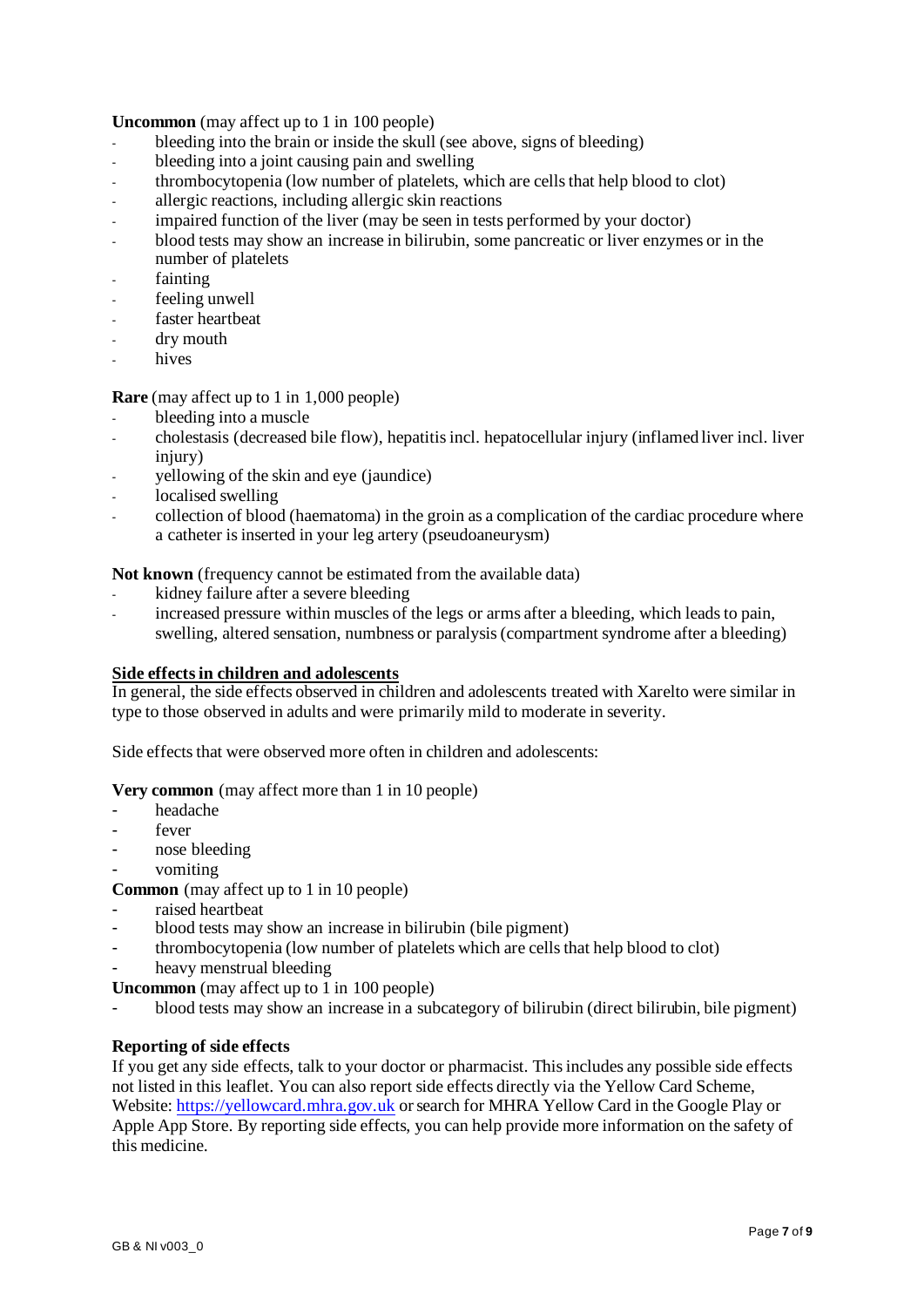# **5. How to store Xarelto**

Keep this medicine out of the sight and reach of children.

Do not use this medicine after the expiry date which is stated on the carton and on each blister or bottle after EXP.

The expiry date refers to the last day of that month.

This medicine does not require any special storage conditions.

#### Crushed tablets

Crushed tablets are stable in water or apple puree for up to 4 hours.

Do not throw away any medicines via wastewater or household waste. Ask your pharmacist how to throw away medicines you no longer use. These measures will help protect the environment.

### **6. Contents of the pack and other information**

#### **What Xarelto contains**

- The active substance is rivaroxaban. Each tablet contains 15 mg or 20 mg of rivaroxaban.
- The other ingredients are:

Tablet core: microcrystalline cellulose, croscarmellose sodium, lactose monohydrate, hypromellose (2910), sodium laurilsulfate, magnesium stearate. See section 2 "Xarelto contains lactose and sodium"

Tablet film coat: macrogol (3350), hypromellose (2910), titanium dioxide (E 171), iron oxide red (E 172).

### **What Xarelto looks like and contents of the pack**

Xarelto 15 mg film-coated tablets are red, round, biconvex and marked with the BAYER-cross on one side and "15" and a triangle on the other side.

They come

- in blisters in cartons of 10, 14, 28, 42 or 98 film-coated tablets or
- in unit dose blisters in cartons of  $10 \times 1$  or  $100 \times 1$  or
- in multipacks comprising 10 cartons, each containing 10 x 1 film-coated tablets or
- in bottles of 100 film-coated tablets.

Xarelto 20 mg film-coated tablets are brown-red, round, biconvex and marked with the BAYER-cross on one side and "20" and a triangle on the other.

They come

- in blisters in cartons of 10, 14, 28 or 98 film-coated tablets or
- in unit dose blisters in cartons of  $10 \times 1$  or  $100 \times 1$  or
- in multipacks comprising 10 cartons, each containing  $10 \times 1$  film-coated tablets or
- in bottles of 100 film-coated tablets.

Not all pack sizes may be marketed.